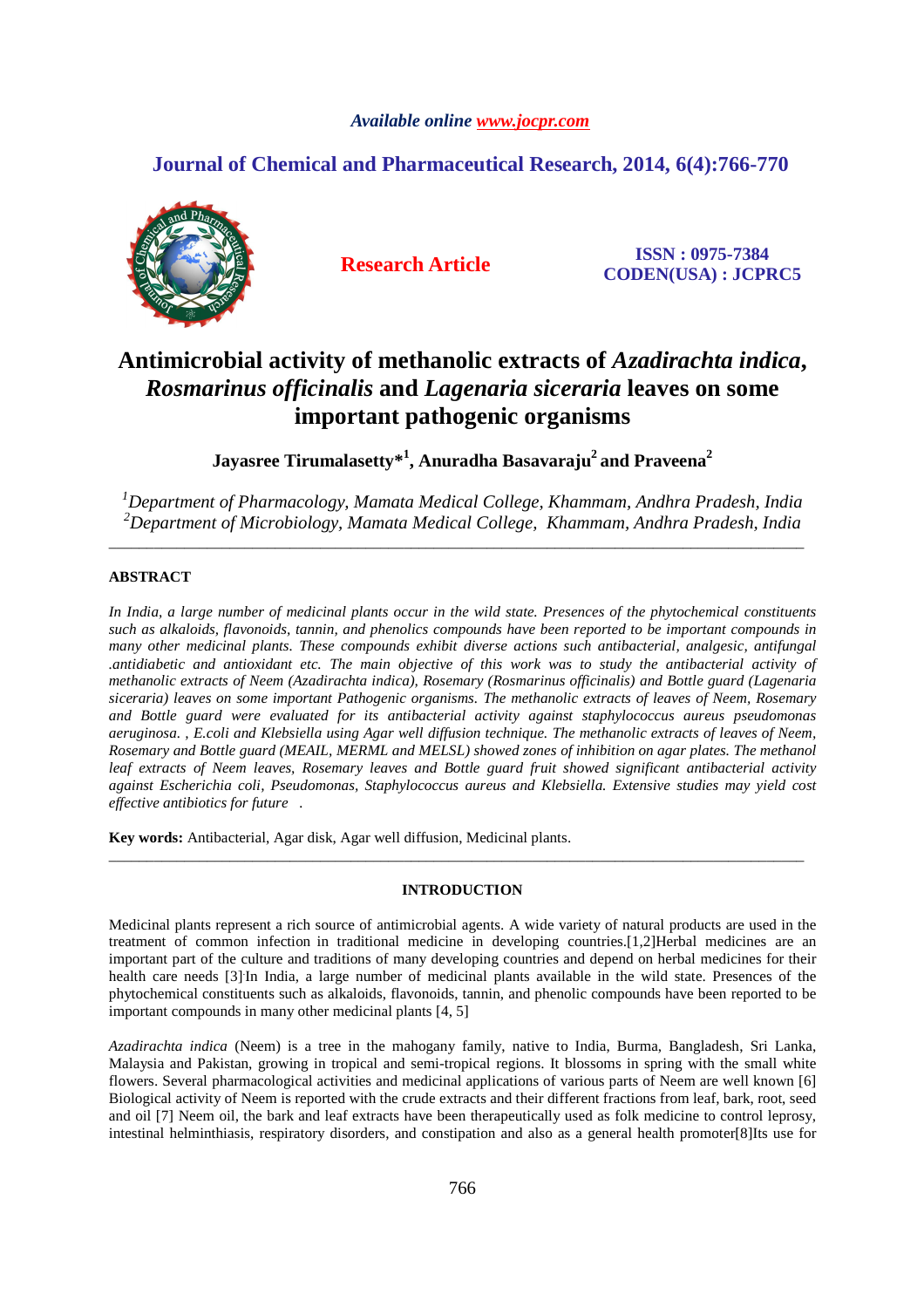the treatment of rheumatism, chronic syphilitic sores and indolent ulcer has also been evident. The Neem plant is reported to have antimicrobial action, and is not well studied on leaves [9, 10] so this made us to carry out the present study on Neem leaves. The herb *Rosemary Rosmarinus officinalis* has been used as a food spice and as a medicine since ancient times. Traditional medicinal uses of rosemary leaf preparations taken internally include digestive distress, headaches, and anxiety. The fragrance of rosemary leaf has been said to enhance memory. Rosemary oil was applied to the skin to treat muscle and joint pain and taken internally to promote abortions. Rosemary essential oil, like many essential oils, has antimicrobial properties when it comes in direct contact with bacteria and other microorganisms. [12-16].

*\_\_\_\_\_\_\_\_\_\_\_\_\_\_\_\_\_\_\_\_\_\_\_\_\_\_\_\_\_\_\_\_\_\_\_\_\_\_\_\_\_\_\_\_\_\_\_\_\_\_\_\_\_\_\_\_\_\_\_\_\_\_\_\_\_\_\_\_\_\_\_\_\_\_\_\_\_\_*

Biological evaluation of plant products, based on their use in traditional medicine is the key to ideal development of new drugs from plants. One such plant is *Lagenaria siceraria* (Molina) standley (LS) (Family: Cucurbitaceous). It is a large, softly pubescent, annular, climbing or trailing herb growing throughout the India. Traditionally all parts of the plant are used as folk medicines. The fruits, leaves, oil, and seeds are edible and used by local people as folk medicines in the treatment of jaundice, diabetes, ulcer, piles, colitis, insanity, hypertension, congestive cardiac failure, and skin diseases. The fruit pulp is used as an emetic, sedative, purgative, cooling, diuretic, antibilious, and pectoral. The flowers are an antidote to poison. The stem bark and rind of the fruit are diuretic. The seed is vermifuge. Extracts of the plant have shown antibiotic activity. Leaf juice is widely used for baldness. [17, 18 and 19]. The flavonoids in LS fruits are mainly isovitexin, isoorientin, saponarin, and saponarin 4'-O-glucoside [20]. Leaf extract of *Lagenaria siceraria*) was studied for its antimicrobial action in our study.

# **EXPERIMENTAL SECTION**

Fresh *Azadirachta indica* leaves were collected from a Neem tree within the premises of Mamata Medical College April 2013. Fresh *Lagenaria siceraria* leaves were collected from a vegetable garden near Khammam, Andhra Pradesh. The plant leaves were identified by Botany head of the department Government degree college at Khammam. Packed powder of *Rosmarinus officinalis* leaves was obtained from an authenticated Ayurvedic shop at Khammam.

#### **Extract Preparation**

The leaves of *Azadirachta indica* and *Lagenaria siceraria* were washed and air dried in the laboratory for twenty days and fine powder was made. The extraction of *Azadirachta indica, Lagenaria siceraria* and *Rosmarinus officinalis* powders were done with 95% ethanol by Soxhelts apparatus in department of Pharmacology. The extracts were dried under vacuum, stored at room temperature and protected from direct sunlight.

#### **Phytochemical Analysis**

Preliminary photochemical analysis was made for presence of alkaloid, flavonoids, carbohydrates, glycosides, proteins and amino acids, steroids, vitamin C, fat and fixed oil

#### **Organisms Used**

The test organisms included four clinical isolates of staphylococcus aureus pseudomonas aeruginosa, E.coli and Klebsiella and an attempt has been made to test the in vitro antibacterial activity of above leaf extracts against staphylococcus aureus, E.coli, Klebsiella and pseudomonas aeruginosa. Clinical isolates of these organisms isolated during the study period from pus for staphylococcus aureus and from urine for Escherichia coli and Klebsiella and pseudomonas sp. were utilized for this study.

#### **Micro dilution assay**

The minimum inhibitory concentration was defined as the lowest concentration of the compound to inhibit the growth of microorganisms [21] .The minimum inhibitory concentration values were determined by broth dilution assay of micro dilution assay. Varying Concentrations of the extracts (500mg/ml, 400mg/ml, 300mg/ml, 200mg/ml, 100mg/ml and 50mg/ml) were prepared. 0.1ml of standardized test organism of Controls was equally set up by using solvents and test organisms without extract.

#### **Antimicrobial Screening**

Agar well diffusion technique was used to determine the antibacterial activity. The above reference strains were cultured over night in thioglycolate broth and culture was streaked on a plate of blood agar. Five wells of 5×5 mm measure were made with the help of a template on the surface of the agar plate. *Azadirachta indica* leaf extract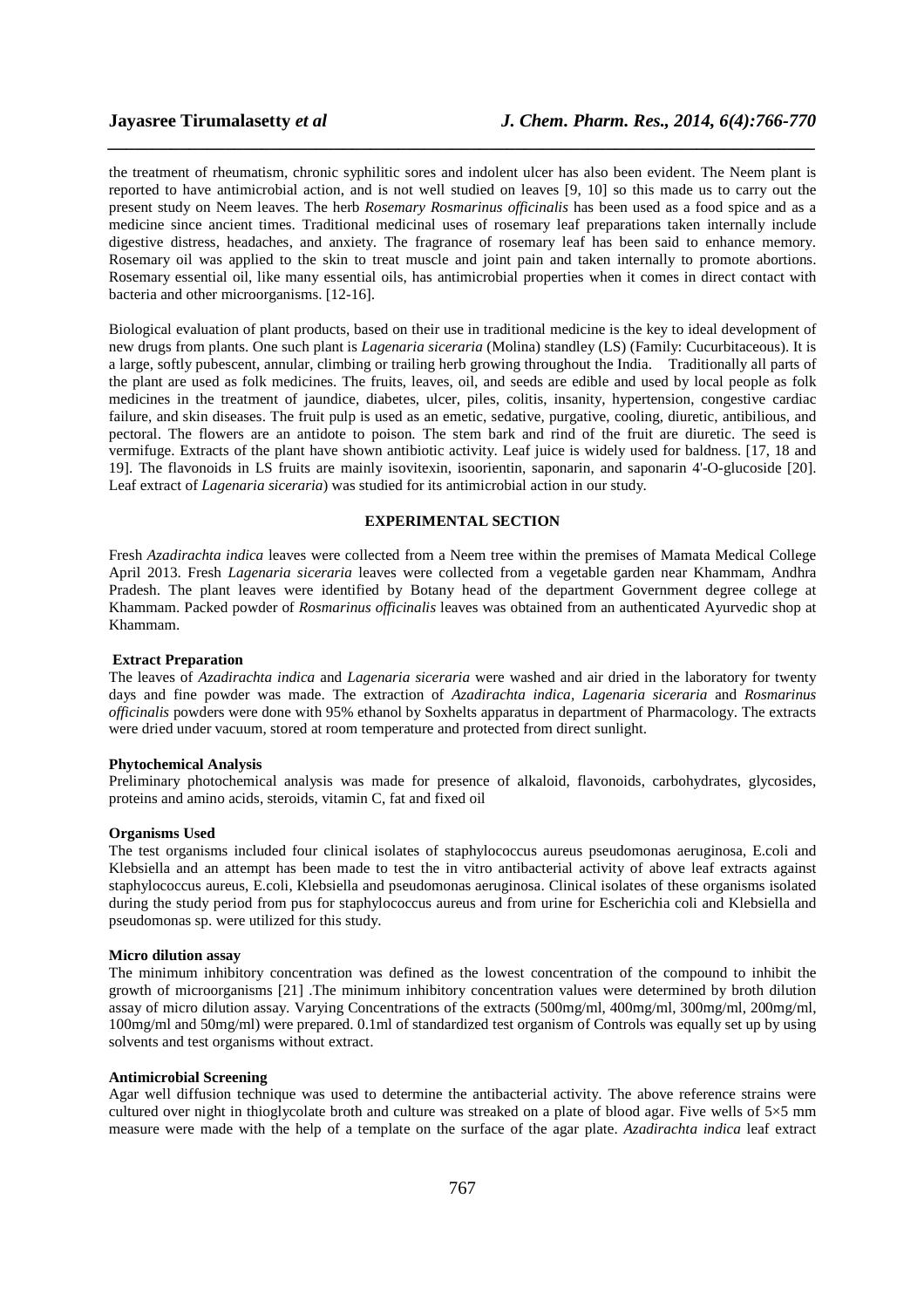(MEAIL) in 50000 µg in 0.1ml was delivered in to the well using a micropipette. The other two wells were filled with 5 % of Amikacin and 0.9% normal saline as positive and negative controls respectively. They were then incubated at 37°c for 24 hours, and the antibacterial activity was assessed by the diameters of the inhibition zones measured in millimeters.[22] same procedure was repeated with *Rosmarinus officinalis* **(**MERML) and *Rosmarinus officinalis* **(**MELSL) leaf extracts. Amoxicillin/Cloxacillin combination was used for testing staphylococcus aureus sensitivity. All tests were done in triplicate.

*\_\_\_\_\_\_\_\_\_\_\_\_\_\_\_\_\_\_\_\_\_\_\_\_\_\_\_\_\_\_\_\_\_\_\_\_\_\_\_\_\_\_\_\_\_\_\_\_\_\_\_\_\_\_\_\_\_\_\_\_\_\_\_\_\_\_\_\_\_\_\_\_\_\_\_\_\_\_*

#### **RESULTS**

In the present study, the ethanol leaf extracts of Neem (MEAIL) showed inhibition zone of 16mm on E.coli, 15mm on Klebsiella, 14mm on pseudomonas aeruginosaand 20mm zone of inhibition on staphylococcus aureus as shown in Table 1.. The antibacterial activity of ethanol leaf extract of Rosemary **(**MERML) showed inhibition zone of 19mm on E.coli, 15mm on Klebsiella, 17mm on pseudomonas aeruginosa and19mm zone of inhibition on staphylococcus aureus as shown in Table 1. The antibacterial activity of ethanol leaf extract of bottle guard **(**MELSL)showed 18 mm of inhibitory zone on E.coli, 17 mm on Klebsiella,17 mm on pseudomonas aeruginosa and 16 mm of inhibitory zone on staphylococcus aureus as shown in Table1. Ethanol leaf extract of Neem exhibited maximum inhibition zone on staphylococcus aureus followed by E.coli, Klebsiella and pseudomonas aeruginosa. Where as Rosy Mary had equal inhibitory zone on staphylococcus aureus and E.coli followed by pseudomonas aeruginosa. Bottle guard showed maximal inhibitory zone on E.coli followed by other organisms

#### Table 1 Antibacterial activity of some medicinal plant methanol extracts (50mg /ml 1) and antibiotic (20 µg ml 1) against bacterial species **tested by Agar well diffusion technique**

| <b>Plant</b><br>extract | <b>Negative Control</b><br>0.9% Normal saline | Positive<br>Control | E.coli | Klebsiella | pseudomonas<br>aeruginosa | staphylococcus<br>aureus |
|-------------------------|-----------------------------------------------|---------------------|--------|------------|---------------------------|--------------------------|
| MEAIL.                  |                                               | 27                  | 16     |            |                           | 20                       |
| MERML                   |                                               | 26                  | 19     |            |                           |                          |
| <b>MELSL</b>            |                                               | 27                  | 18     |            |                           | 10                       |

*MEAIL- Methanolic extracts of Azadirachta indica, MERML- Methanolic extracts of Rosmarinus officinalis, and MELSL- Methanolic extracts of Lagenaria siceraria leaves, Positive—Control Discs = Amikacin (E. coli, Klebsiella, pseudomonas aeruginosa), Augmentin- (Amoxicillin/Cloxacillin combination) (Staphylococcus aureus)* 

#### **DISCUSSION**

Plants are important source of potentially useful structures for the development of new chemotherapeutic agents. Vast research was done and many reports are available on the antiviral, antibacterial, antifungal, anthelmintic, antimolluscal and anti-inflammatory properties of plants [23, 24, 25, 26, 27, 28, and 29].The active principles responsible for such activities are helpful in the developing of drugs for the therapeutic use in human beings. Synthetic drugs may cause various side effects. Hence, drugs developed from plant sources can be used in developing newer drugs with minimal side effects [30] and Plant based products have been effectively proven for their utilization as source for antimicrobial compounds. *Azadirachta indica* leaves possessed good anti bacterial activity confirms the presence of bioactive compounds and is useful for rationalizing the use of this plant in primary health care [31].The extracts of Neem when used as medicinal plant, could be useful for the growth inhibition of the carcinogenic bacterium, *S. sobrinus*. [32] The phytoconstituents alkaloids, glycosides, flavonoids and saponins are antibiotic principles of plants. These antibiotic principles are actually the defensive mechanism of the plants against different pathogens[33].The result was also supported by one of the studies.[34].In our study *Azadirachta indica* leaf extract showed inhibitory effect on all tested pathogens namely staphylococcus aureus followed by E.coli , Klebsiella and pseudomonas aeruginosa and supports above statement. Rosemary plants are rich sources of phenolic compounds with high antimicrobial activity against both Gram-positive and Gram-negative bacteria. Some studies [35, 36, and 37] reported antimicrobial activity of this plant. High percent of the antimicrobial activity they attributed to carnosic acid and carnosol. It is clear that rosemary extracts have bioactive properties, but their antimicrobial activities have not been deeply characterized. Antimicrobial activities of plant essential oils have been known for centuries, but their strong flavor limited their use in food [38].There is also some evidence that minor components have a critical part in antibacterial activity, possibly by producing a synergistic effect between other components [39]. Antimicrobial activity of this plant leaf is confirmed in our study supports above statements. Extracts of the plant *Lagenaria siceraria* have shown antibiotic activity. Leaf juice is widely used for baldness. [40, 41, 42] *Lagenaria siceraria* (Molina) standley (LS) (Family: Cucurbitaceae).Chemically, LS contains various biologically active phytoconstituents including flavonoids, saponins, triterpenes, and volatile principles. The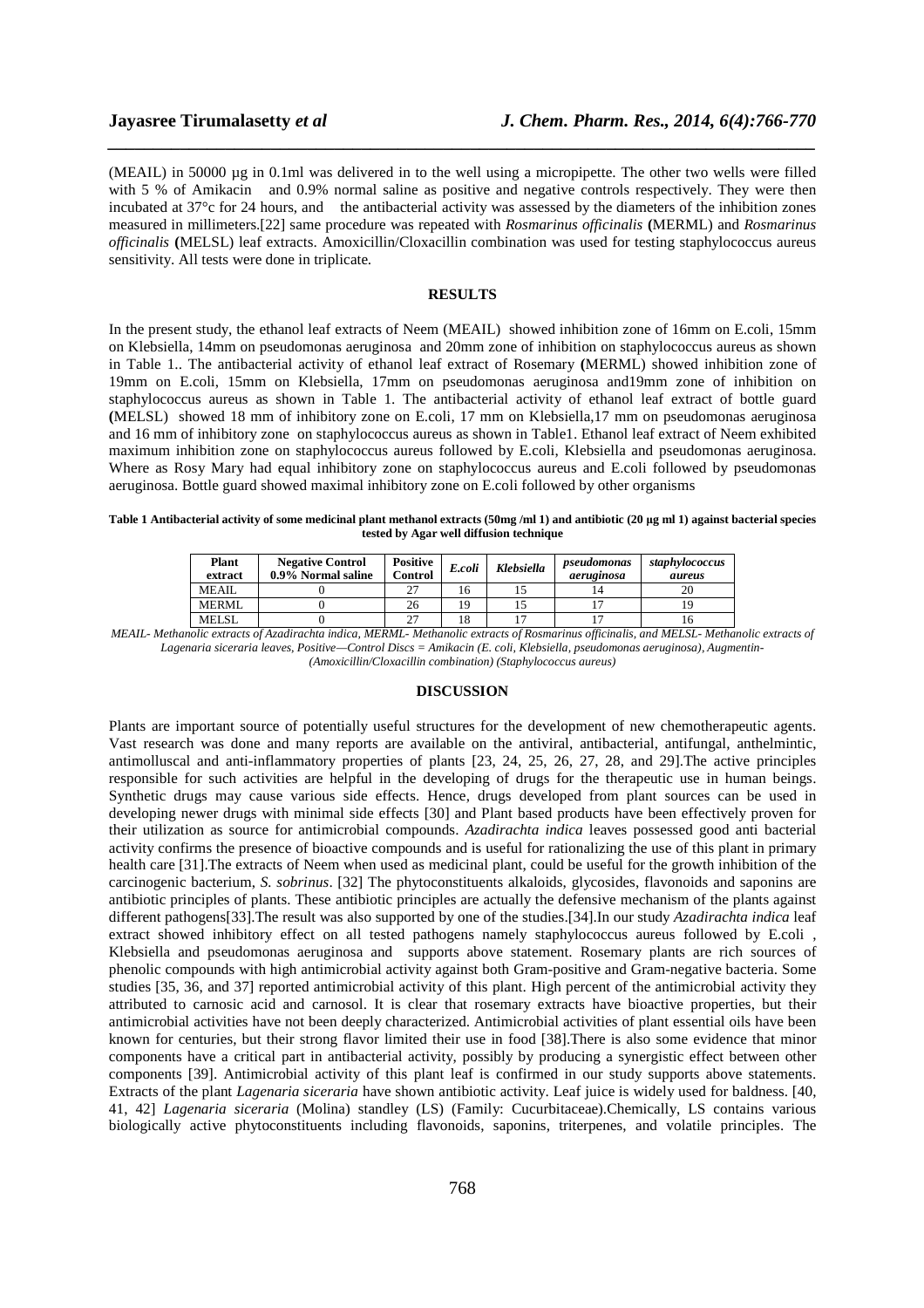flavonoids in LS fruits are mainly isovitexin, isoorientin, saponarin, and saponarin 4'-O-glucoside [20]**.** In Ethiopian traditional medicine, LS is widely used for treatment of skin disorders. Goji evaluated antimicrobial activity of methanolic extracts of the leaves, seeds, and fruit-flesh of L. siceraria (Cucurbitaceae) using the agar-well diffusion method. Results revealed LS extract to show activity against Pseudomonas aeruginosa and Streptococcus pyogenes, but not against clinical isolates of S. aureus and Escherichia coli. Thus LS can be used to treat various skin disorders. [43].In our study also LS showed inhibitory zone not only on Pseudomonas aeruginosa but also on clinical isolates of S. aureus and others. Our study observed significant inhibitory zones on all four microorganisms. The absence of inhibition zone does not necessarily mean that compounds are inactive. For example, non-polar compounds may not diffuse into the culture medium [37].

*\_\_\_\_\_\_\_\_\_\_\_\_\_\_\_\_\_\_\_\_\_\_\_\_\_\_\_\_\_\_\_\_\_\_\_\_\_\_\_\_\_\_\_\_\_\_\_\_\_\_\_\_\_\_\_\_\_\_\_\_\_\_\_\_\_\_\_\_\_\_\_\_\_\_\_\_\_\_*

### **CONCLUSION**

Many plants have been used to screen the antimicrobial property because of their antimicrobial traits, which are due to presence of alkaloids [44, 45]. It was concluded that rosemary extract has antibacterial activity against E.coli, pseudomonas sps and Staphylococcus aureus*.* The most susceptible bacteria with *Azadirachta indica* was Staphylococcus aureus, E.coli followed by Klebsiella. *Rosmarinus officinalis* had equal inhibitory zone on staphylococcus aureus and E.coli followed by pseudomonas aeruginosa and*. Lagenaria siceraria has* shown maximal inhibitory zone on E.coli followed by other organisms. Extensive research should be carried out on Phytochemicals of these plants for the development of cost effective drugs for future.

### **REFERENCES**

[1] G Rojas, J. Levaro, J.Tortoriello, V.Navarro, *J. Ethnopharmacol*. **2001**, 74: 97-1001.

[2] C.W.Fennell, K.L., Lindsey, L.J Mc Gaw, S.G.Sparg, G.I., Stafford, E.E Elgorashi, O. M., Grace, J. Van Staden, *J. of Ethnopharmacol* **2004**, 94: 205-217.

- [3] G., Lanfrance, *Electronic Journal of Biotechnology* **1999**; 2:1-3.
- [4] S.M.A., Zavala, G.S.Perez, G.M.Perez, *Phytotheraphy Res.* **1997**, 11:368– 371.

[5]J.E Stocks, and G. I Ridgeway, Sensitivity testing techniques in clinical laboratory, 5th edition Edward Arnold publishers, UK **1980**,320.

[6] E Jacob. Friedman; Molecular and Cellular Endocrinology 1st ed., Elsevier. **2006**; 1-67.

[7] M.Serrano Ríos, Gutierrez Fuentes; Type 2.Diabetes Mellitus, Barcelona: Elsevier.**2009**; 1-71.

[8] K. R Kirtikar, and B. D. Basu, In, Lalitha Mohan Basu. Indian Medicinal Plants, 2nd edn. Allahabad, **1975**; 536.

[9] Shravan Kumar Dholi, Ramakrishna Raparla, Santhosh Kumar Mankala, Kannappan Nagappa. *Journal of Applied Pharmaceutical Science* **2011**; 01(04):100-105.

[10]Menakshi Bhat, K Sandeep kumar. Kothiwale, R .Amruta. Tirmale, Y Shobha. Bhargava and N. Bimba Joshi. *Evid Based Complement Alternat Med*. **2009**; 23:1-8.

[11]M. Mostofa, M. E. Chowdhury, M. A. Hossain, M. Z. Islam, M. S. Islam and M. H. Sumon. *Bangl. J. Vet. Med.*  **2007**; 5(1 & 2):99–102.

[12]S Santoyo, S Cavero, L.Jaime, et al. *J Food Prot*. **2005**; 68:790-795.

- [13] M.Oluwatuyi, GW.Kaatz, S. Gibbons, et al. *Phytochemistry*. **2004**; 65:3249-3254.
- [14]PK. Lai, J Roy. *Curr Med Chem*. **2004**; 11:1451-1460.

[15] T. Mangena, NY. Muyima. . *Lett Appl Microbiol*. **1999**; 28:291-296.

[16]Larrondo JV, Agut M, Calvo-Torras MA. *Microbios*. **1995**; 82:171-172

[17]KR. Kirtikar, BD. Basu. Dehradun, and India: Oriental Enterprises, International Book distributors; **2005**. Indian Medicinal Plants; pp. 1116–7.

[18] AS. Rahman. Bottle Gourd (*Lagenaria siceraria*): A vegetable for good health. Nat Prod Rad. **2003**; 2:249, 50. [19] JA. Duke, ES.Ayensu, Medicinal Plants of China. 1st ed. Vol. 2. Algonac, Michigan: Reference Publications;

**1985**.

- [20] KB. Mirlosawa W.Cisowski. *D Res* **1995**; 52:137-9.
- [21] B,Tepe, E.Donmez, M.Unlu, F. Candan, D. Daferera, G.Vardar-Unlu, et al , *Food Chem*. **2004**;84:519–525.
- [22] Kumar et al. *Trop J Pharm Res*, June **2007**; 6 (2). 717-723.
- [23] R.P. Samy, and S. Ignacimuthu, **2000**. *J. Ethnopharmacol*., 69: 63-71.
- [24] E.A Palombo, and S.J. Semple, **2001**. *Antibacterial Ethnopharmacol*. 77: 151-157.
- [25]Y.Kumaraswamy, P.J. Cox, M. Jaspars, L. Nahar and S.D. Sarker, **2002**. Screening seeds of Scottish plants
- [26]S., N Stepanovic, I. Antic, Dakic and M. Svabic. *Microbiol. Res*., k158: 353-357.
- [27]W.Bylka, M. Szaufer-Hajdrych, I. Matalawskan and, O.Goslinka, **2004**. *Appl. Microbiol*., 39: 93-97.